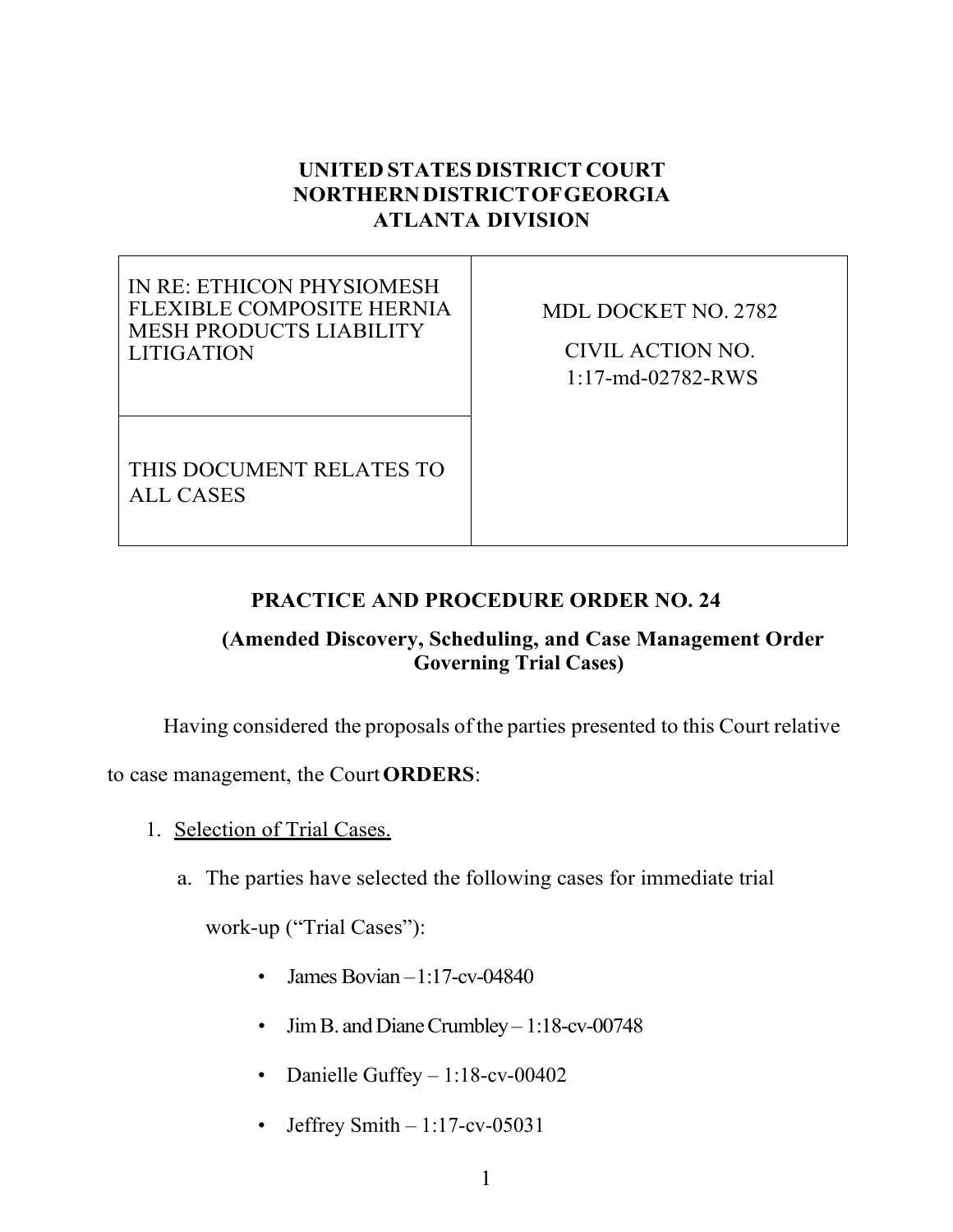- b. Expert Discovery: Except as agreed by the parties or otherwise Ordered by the Court, all expert discovery for the Trial Cases shall be completed by July 15, 2020.
- c. Additional Fact/Expert Discovery related to Guffey/Horton matters: The parties have agreed to the following deadlines related to the Guffey/Horton matters.
	- The Parties will complete the deposition of the newly identified surgeon in Guffey by July 24, 2020.
	- Plaintiffs' will serve new expert report in Guffey by August 7, 2020.
	- Defendants will advise Plaintiffs as to whether they will elect to substitute the Horton case for the Guffey case by August 14, 2020.
	- Defendants will serve new or supplemental expert report in Guffey by August 24, 2020 (if needed/applicable).
	- Any supplemental depositions of experts will be completed by November 4, 2020.
- 2. First Trial Case
	- a. Selection: Plaintiffs have selected the Crumbley matter as the first trial case ("First Trial Case").
	- b. Dispositive/*Daubert* Motions: Dispositive or *Daubert* motions shall be filed in the First Trial Case by July 31, 2020. Responses shall be filed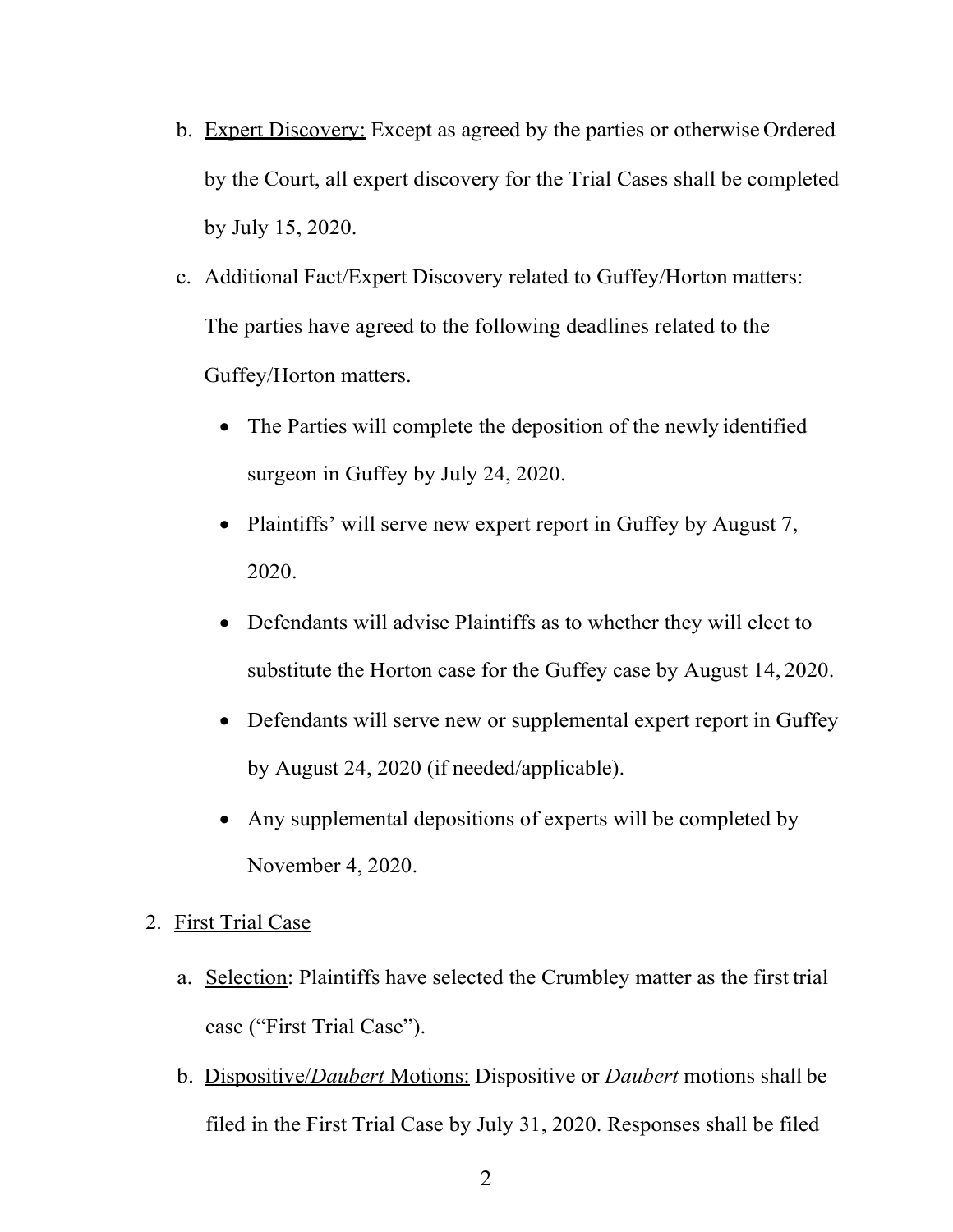by August 28, 2020. Replies shall be filed by September 7, 2020. The Court will hear oral argument on selected *Daubert* motions on November 17 and 18, 2020. The Court will provide further notice regarding those motions on which oral argument will be heard.

- c. *Lexecon* Waiver: If applicable, the Parties shall notify the Court by July 31, 2020, whether they will waive their rights under *Lexecon v. Milberg Weiss*, 523 U.S. 26 (1998) in the First Trial Case.
- d. Deposition Designations: By August 14, 2020, each party shall serve designations of deposition testimony proposed in the First Trial Case to be introduced into evidence at trial. The designations shall specifically identify any exhibits to be offered through the deposition testimony. Any objections to an opposing party's designations and the accompanying exhibits, and any counter-designations and accompanying exhibits, shall be served by September 4, 2020. Any objections to the counter-designations and exhibits, and any further designations arising from an opposing party's counter-designations, shall be served by October 14, 2020. Additional deposition testimony may be designated after October 14, 2020 only by leave of Court. The parties shall meet and confer concerning objections and proposed testimony. On October 30, 2020, the Parties shall submit the designations and objections by filing transcripts clearly designating by color coding or another suitable method what testimony is agreed to, and

6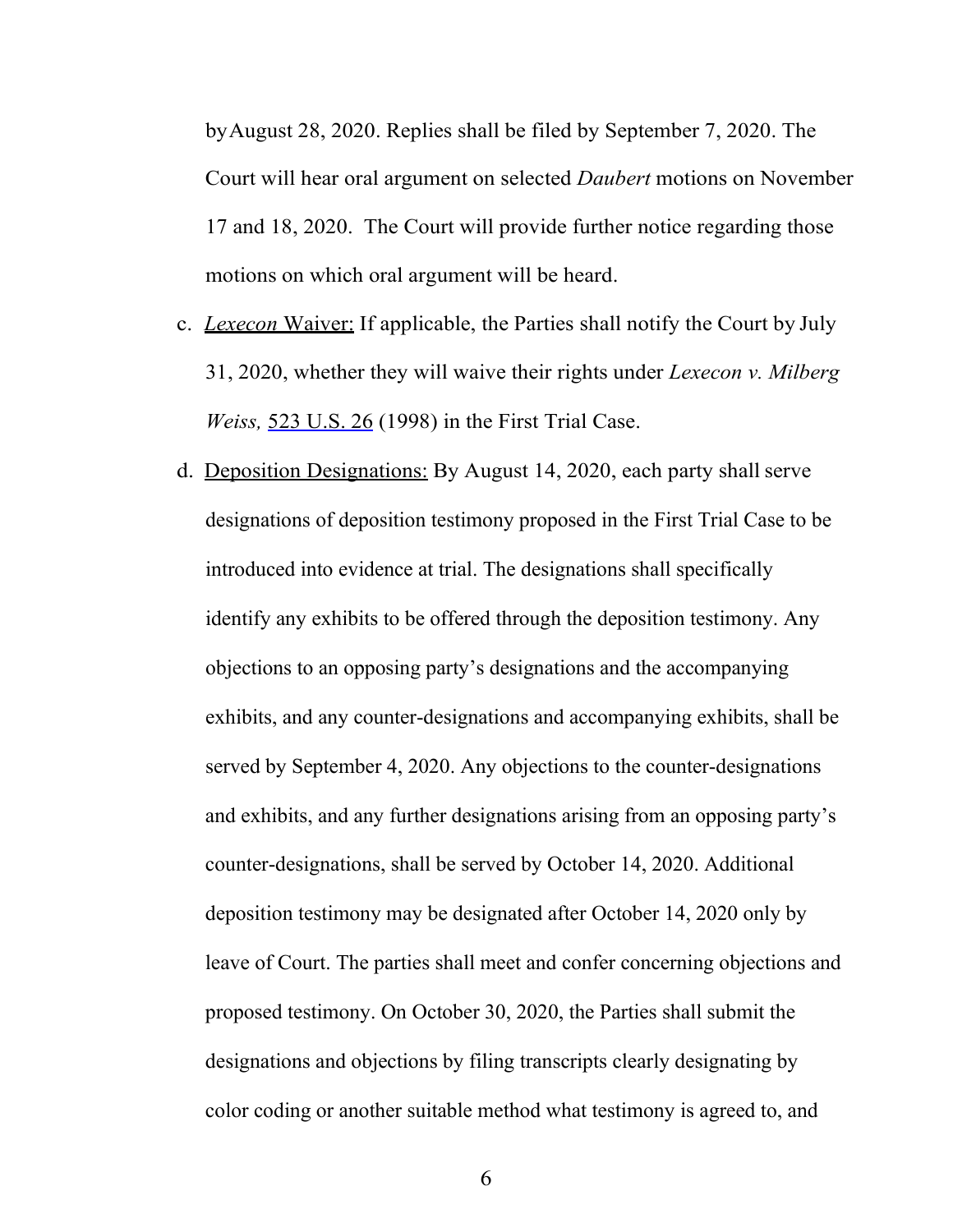what testimony is disputed. The nature of the objection and the party asserting the objection shall be noted on the transcript adjacent to the testimony in question.

- e. Motions in Limine: As a general matter, motions in limine for the First Trial Case shall be filed by October 21, 2020. Response briefs shall be filed by November 4, 2020. For any motions in limine filed prior to the deadline above, the response brief shall be filed within 21 days and any reply brief shall be filed within 7 days. With respect to the motion in limine filed by Plaintiffs' seeking exclusion of FDA evidence, Defendants' response brief is due on August 3, 2020 and Plaintiffs' reply will be due by August 10, 2010.
- f. Exhibit and Witness List: The parties will meet and confer concerning proposed trial exhibits for the First Trial Case. The witness and exhibit list shall be submitted to the Court on November 12, 2020. With respect to exhibits, the exhibit list shall clearly indicate whether each exhibit is stipulated to be authentic and/or admissible into evidence or whether there is an objection to the introduction of the exhibit.
- g. Joint Pretrial Order: The Joint Pretrial Order shall be submitted by November 16, 2020.
- h. Final Pretrial Conference: The Final Pretrial Conference Court is set for **January 14, 2021 at 10:00 a.m.**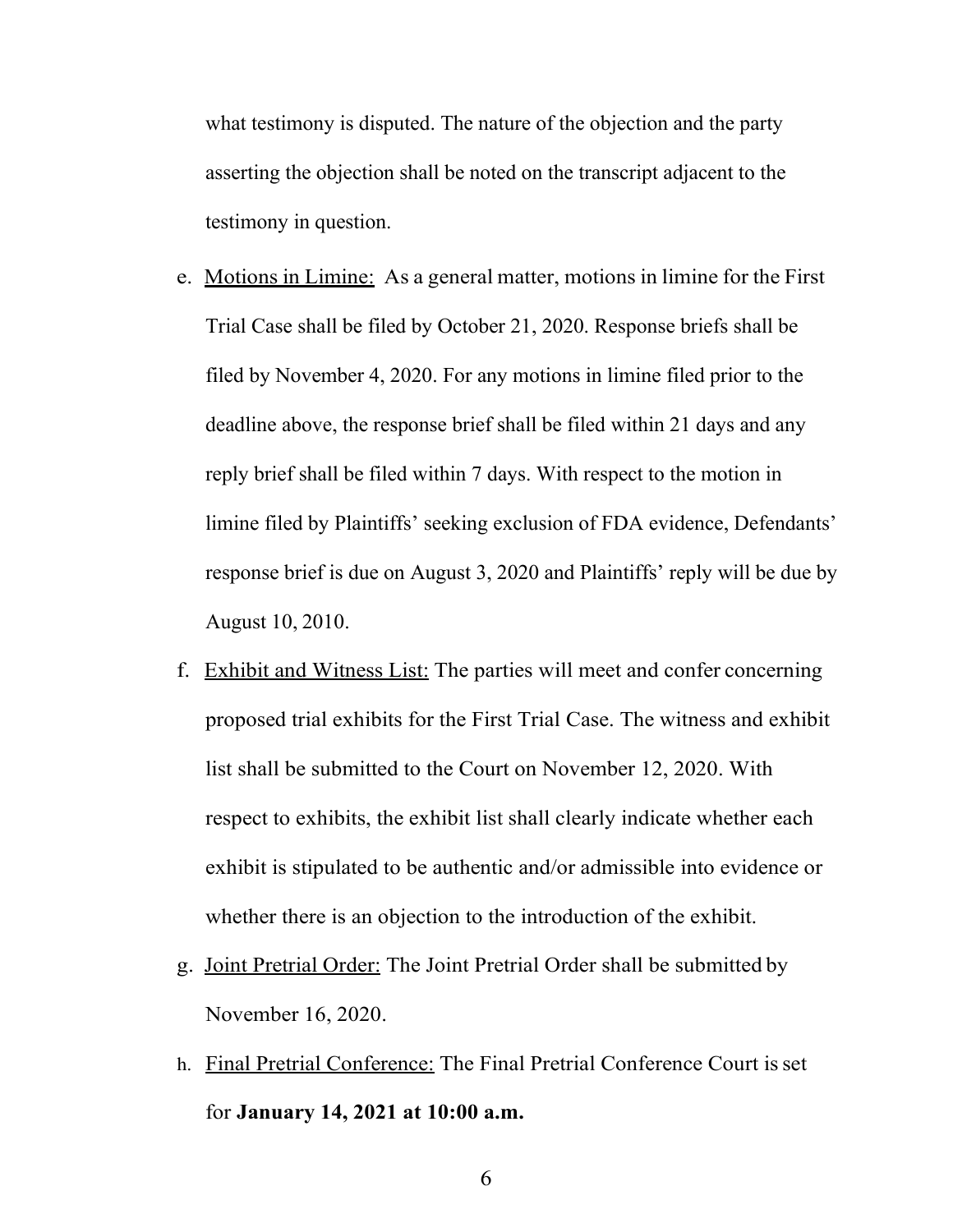- i. Trial: Trial of the First Trial Case shall begin on **January 25, 2021**. The trial is expected to last two  $(2)$  to  $(3)$  weeks.
- 3. Second Trial Case
	- a. Second Trial Selection: Defendants shall select the second case to be tried from the Trial Cases by November 11, 2020 ("Second Trial Case").
	- b. Motions: Dispositive or *Daubert* motions shall be filed in the Second Trial Case by January 11, 2021. Responses shall be filed by February 10, 2021. Replies shall be filed by February 24, 2021.
	- c. *Lexecon* Waiver: If applicable, the Parties shall notify the Court by November 25, 2020, whether they will waive their rights under *Lexecon v. Milberg Weiss,* 523 U.S. 26 (1998) for the Second Trial Case.
	- d. Trial: Trial of the Second Trial Case shall begin on **March 29, 2021**. The trial is expected to last two  $(2)$  to three  $(3)$  weeks.
	- e. All remaining deadlines for the Second Trial Case will be established by subsequent Order of the Court.

## 4. Third and Fourth Trial Cases

a. Trial: The third trial setting shall be a consolidated trial. The court will set a time for the parties to be heard on the makeup of the consolidation. The trial will begin on **June 7, 2021**. The trial is expected to last three  $(3)$  to four  $(4)$  weeks.